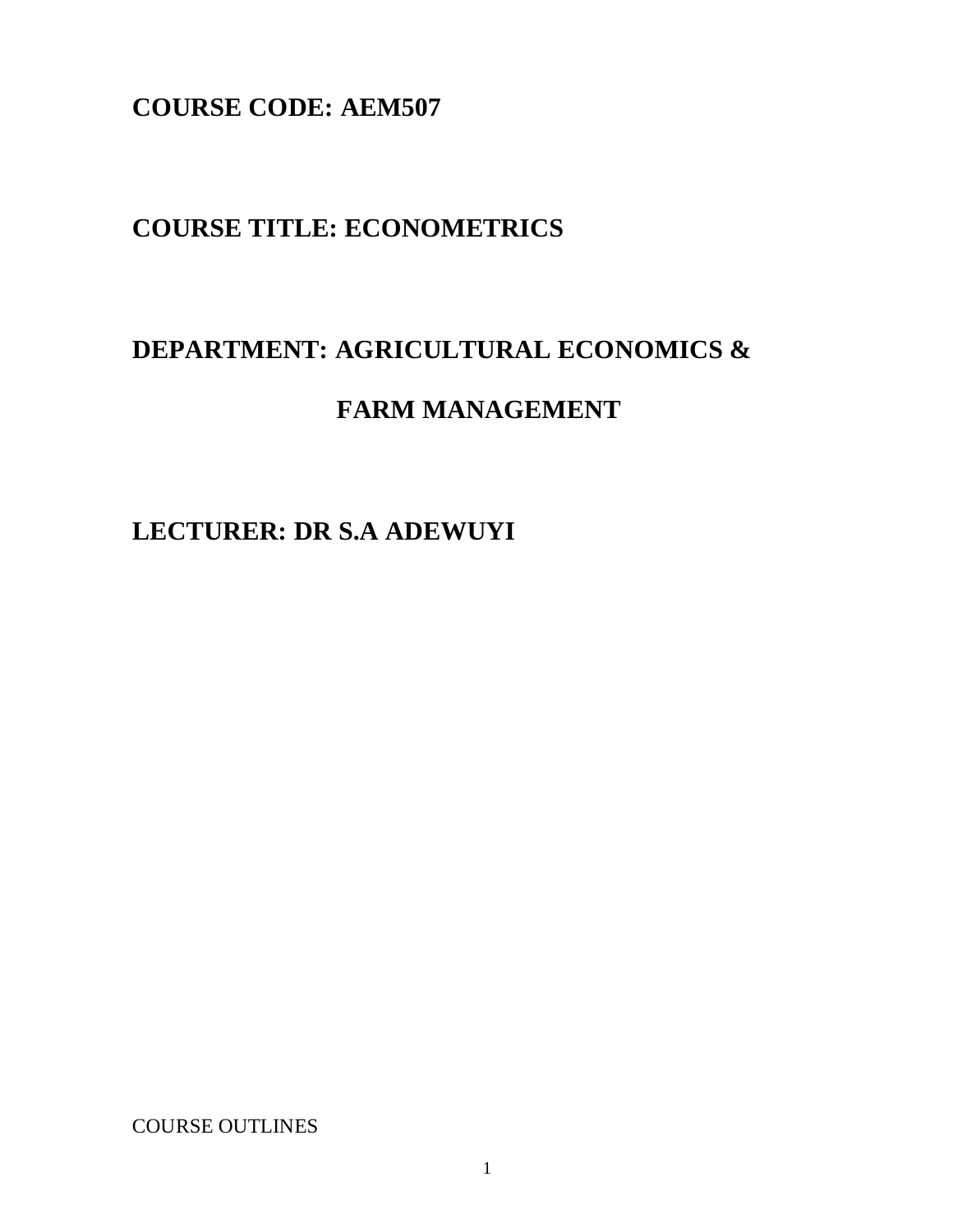- Meaning and concepts of Econometrics
- Correlation analysis
- Simple regression analysis
- Multiple regression analysis
- Problems associated with the regression analysis
- Functional forms.

# **MEANING AND CONCEPT OF ECONOMETRICS**

Econometrics is the scientific application of statistics and mathematics to economic

theory.

Steps in Econometrics

- 1. Selection of variables
- 2. Construction of mathematical model
- 3. Data collection- cross-sectional data, time series data and pooled data
- 4. Estimation of data
- 5. Data estimation.

Criteria for evaluating econometric data

- 1. Economic criterion
- 2. Statistics criterion
- 3. Econometric criterion

# **SIMPLE CORRELATION**

Correlation is a measure of association that exists between 2 or more variables. Correlation analysis attempts to find out the degree or extent to which variables tend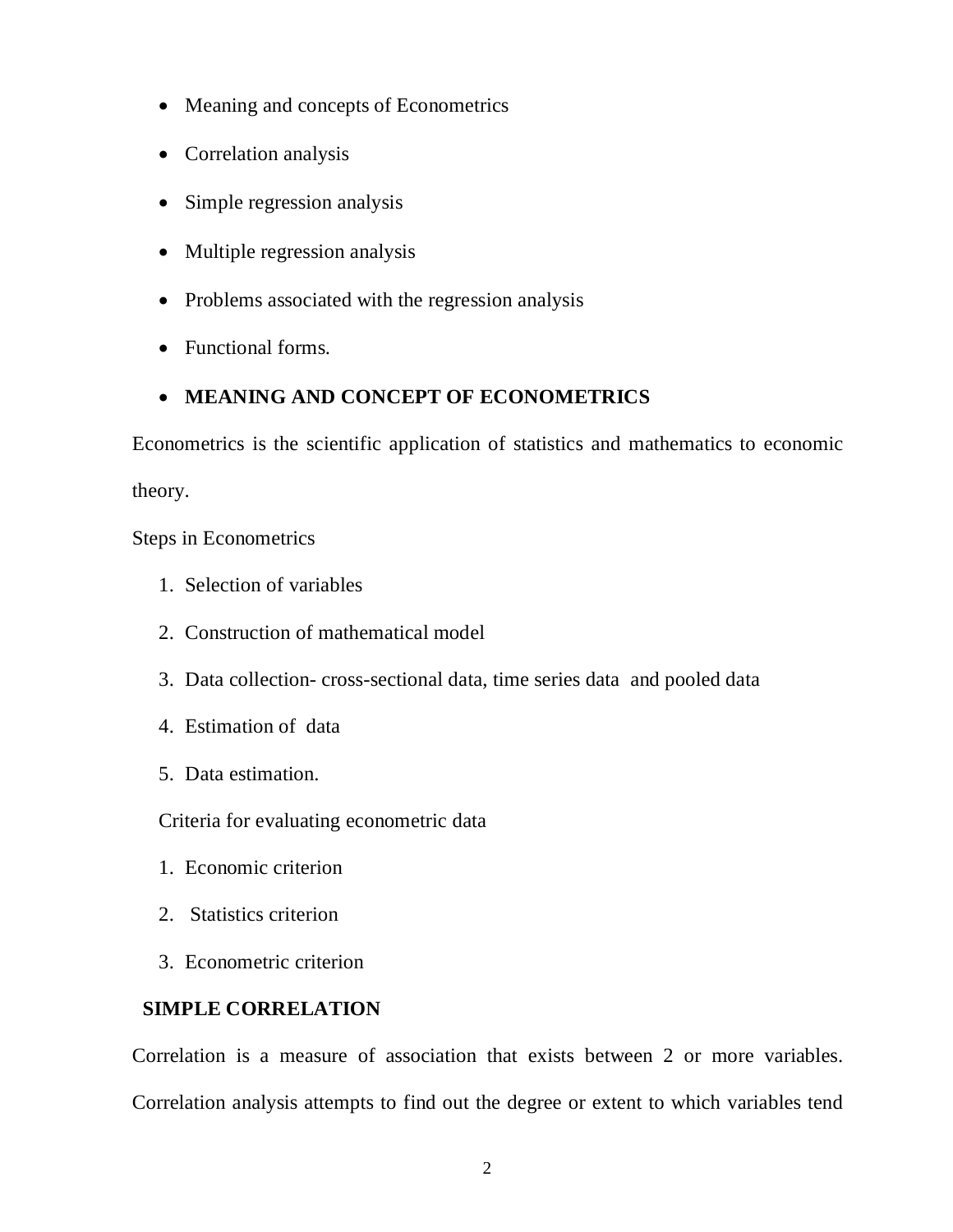to move together. For instance, in demand theory. Correlation analysis is used to show the degree of relationship between the prize and the quantity.

Types of correlation

- 1) Positive, negative and zero
- 2) Simple, partial and multiple
- 3) Linear and Non-Linear

If 'r' is the correlation coefficient between 2 variables X and Y then.

$$
r = \frac{\sum (X - X)(Y - Y)}{\sum (X - X)^{2} \sum (Y - Y)^{2}}
$$

'r' always lies between – 1 and + 1. Correlation may be positive, negative or zero. When  $r = 1$ , the 2 variables are said to be positively correlated. When  $r = -1$ , they are said to be negatively correlated. When  $r = o$ , there is no correlation between the 2 variables.

### **Positive Correlation.**

If two variables are positively Correlated, their values tend to rise fall together.



As shown in the graph, when X increases, Y also increases implies that is an agreement between X and Y.

# **Negative Correlation**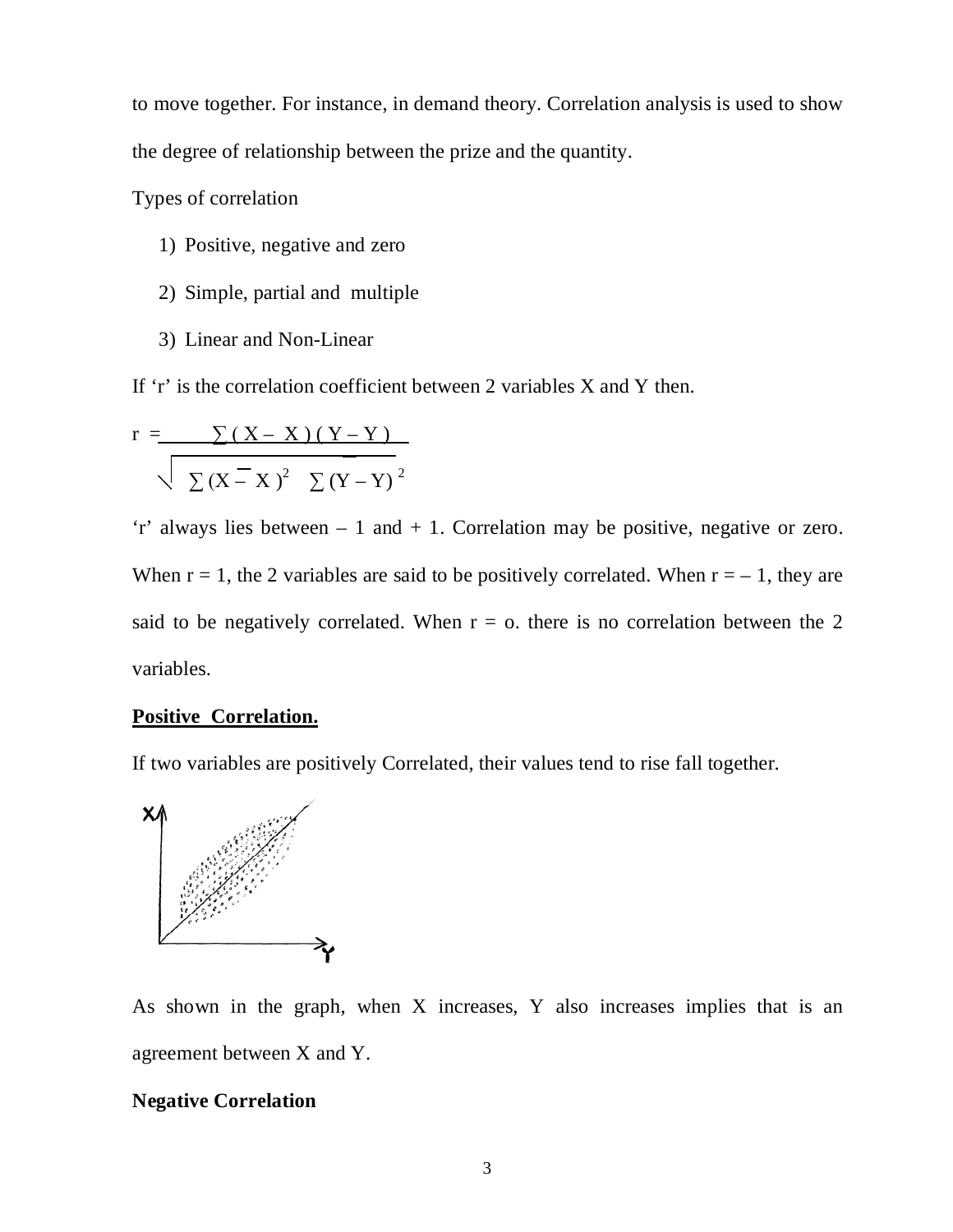Under negative Correlation, 2 variables more in opposite direction. As one increases, the other one decreases i.e there is no agreement between them. This is depicted in the graph below.



## **Zero Correlation**

This occurs when there is no joint movement between two variables. A situation of zero correlation between X and Y is shown below.



# **Zero Correlation**

The diagram is referred to as the scattered diagram.

The correlation coefficient can also be obtained as follows:

- 1. Pearson (product moment) correlation coefficient.
- (a) Using the standard deviation method.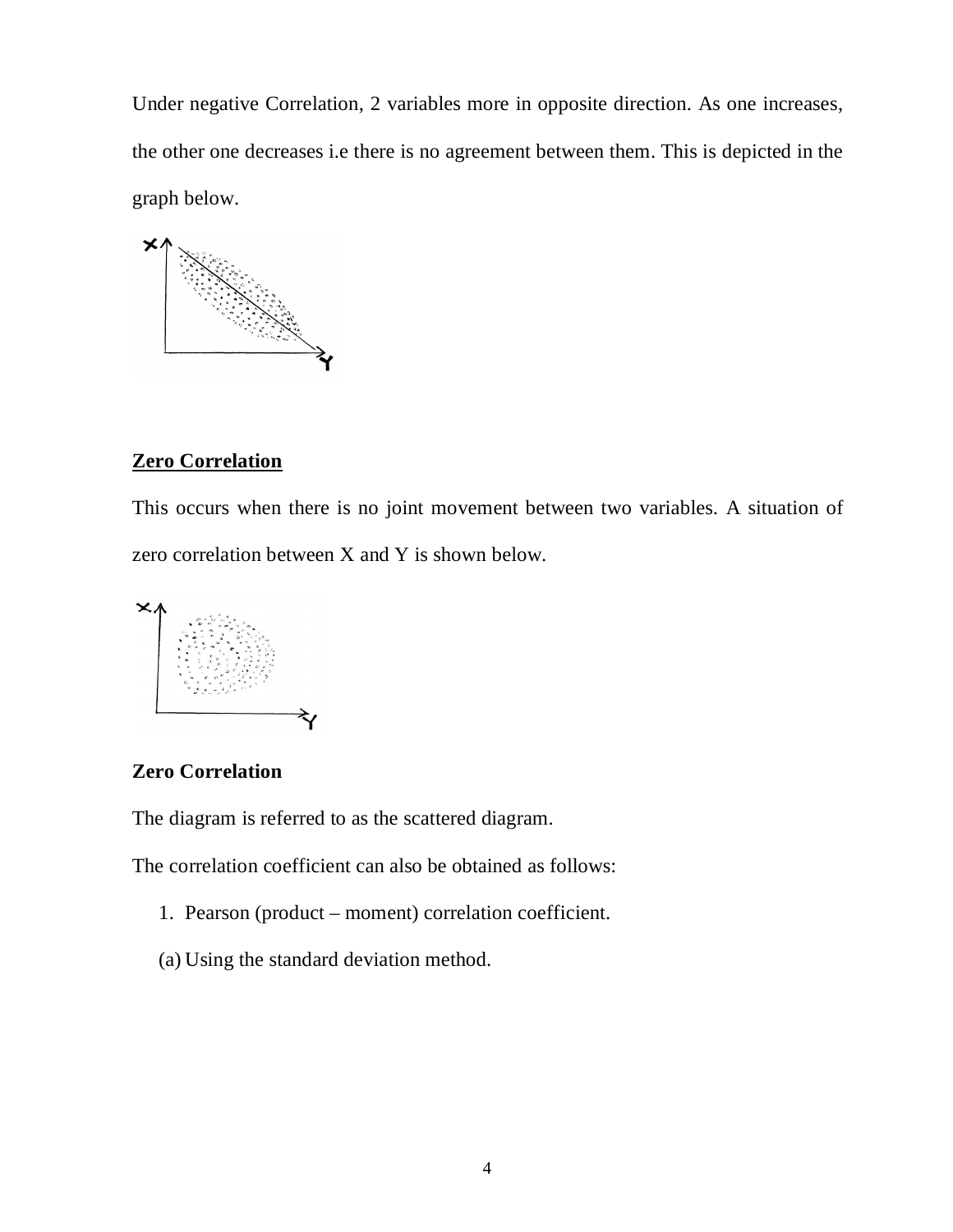$r = Sxy$  ; Sxy =  $\sum (X - X) (\overline{Y} - Y) =$  Standards deviation of X and Y Sx Sy N  $Sx = \int \sum (X - X)^2$  = Standard deviation of X. N  $\text{Sy} = \left| \sum (Y - Y)^2 \right| = \text{Standards deviation of Y}.$ 

N

. . The correlation coefficient 'r' is given as

.

$$
r = \frac{\sum (X - X) (Y - Y)/N}{\sqrt{\frac{-}{N} (X - X)^{2}} \sqrt{\frac{-}{N} (Y - Y)^{2}}}
$$
\n
$$
= \frac{\sum (X - X) (Y - Y)}{\sqrt{\frac{-}{N} (X - X)^{2}} \sqrt{\frac{-}{N} (Y - Y)^{2}}}
$$

#### **SIMPLE LINEAR REGRESSION**

Regression is the amount of change in value of one variable associated with a unit change in the value o another variable. It shows the dependence of a random variable, on another variable X, which is not necessarily a random variable; an equation, which relates Y to X, is usually called a regression equation. Two variables are involved in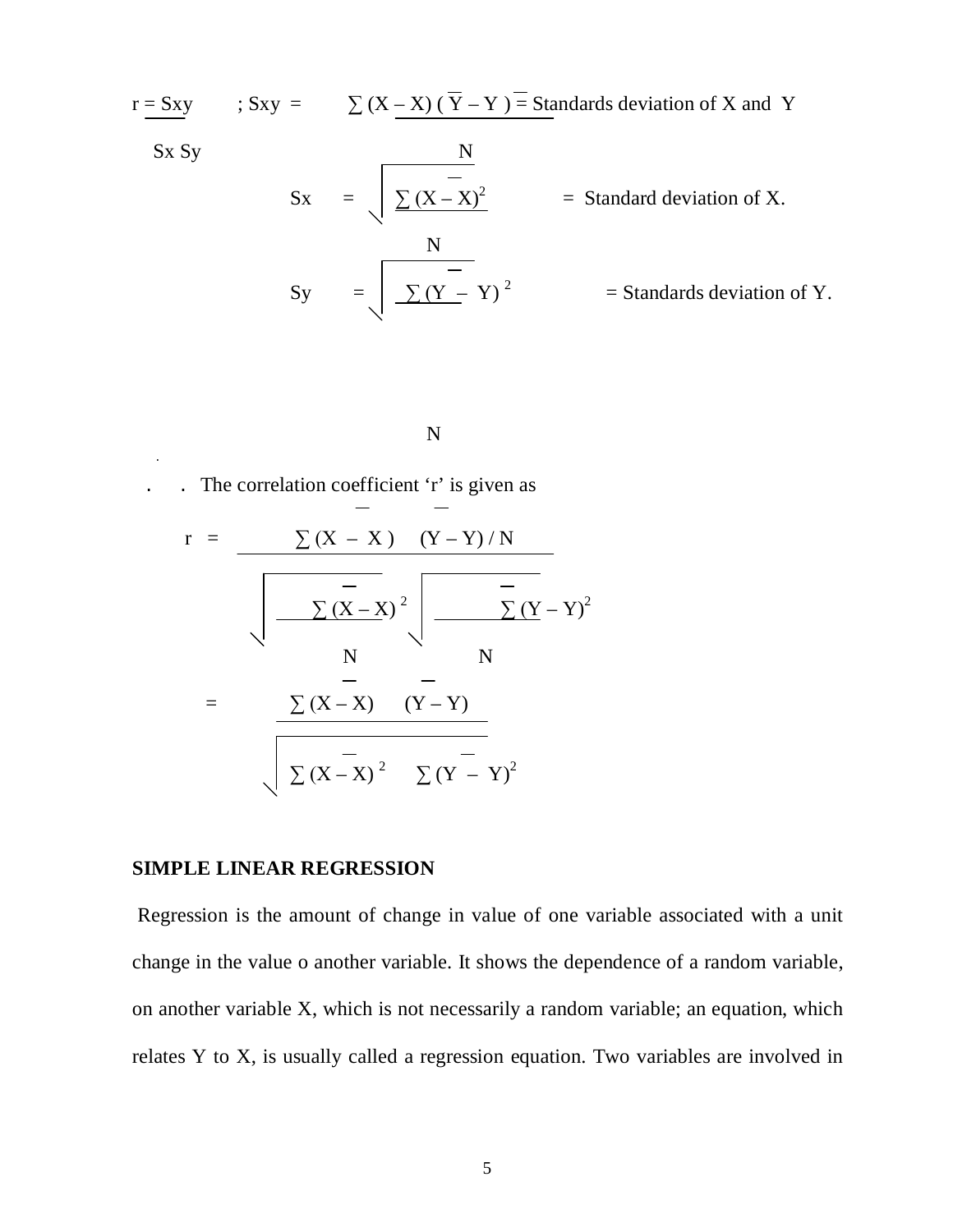regression analysis. They are the dependent or the endogenous variable and the independent or the exogenous variable.

Regression analysis is simply when only two variable (one independent and dependent) are involved. It is linear in the sense that we want to fit a straight line to a set of data involving the 2 variables.

## **Assumptions of the simple linear model**

- 1. The regression model of the linear in the unknown coefficient
- 2. The explanatory variables are not perfectly linearly correlated.
- 3. The error term  $(e_i)$  is a random real variable
- 4. The mean of  $e_i$  in any particular period is zero i.e.  $E(e_i)$
- 5. The variable of e1 is constant in each period, i.e. Var  $(e_i^2) = S^2$
- 6. The variance has a normal distribution
- 7. The explanatory variance are measured without any error
- 8. The error term (e<sub>i</sub>) is normally distributed so that  $U_i$  ---- N(O,  $\&^2$ )
- 9. Not all independent variables  $(X_s)$  are the same; at least one of them is different.
- 10. The random term of different observation ( $U_i$ ,  $U_j$ ) are independently distributed so that  $Cov (U_i, U_j) = E(U_i, U_j) = 0$

Suffice is to say, all these assumptions must hold before we use the ordinary least square model.

#### **Normal equation and the estimation** of **regression parameters**

Given a regression line  $Y_i = a + b_i X_1 + e_i$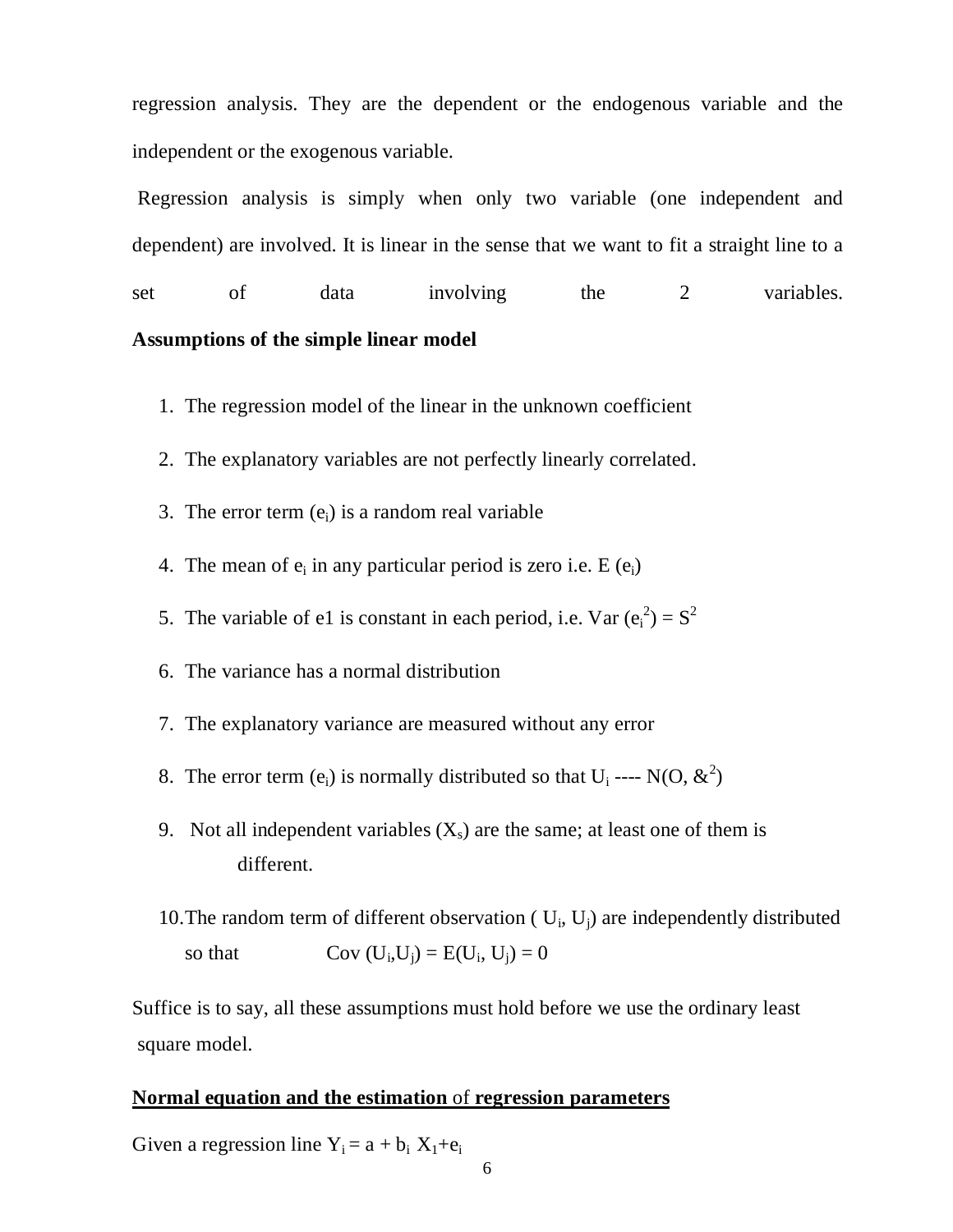$$
ei = Yi - b_o - b_o Xi
$$
  
\nMin  $\sum e_i^2 = min \sum (Y_i - b_o - b_oXi)^2$   
\n
$$
\frac{\partial \sum e_i^2}{\partial b_o} = -2 (Y_i - b_o - b_iXi) = 0
$$
  
\n
$$
\frac{\partial \sum e_i^2}{\partial b_i} = -2 (Y_i - b_o - b_iXi) = 0
$$
  
\n
$$
\frac{\partial b_i}{\partial b_i}
$$
  
\n
$$
\sum y_i - \sum b_0 - b_i \sum x_i = 0
$$
.................(1)  
\n
$$
\sum x_i y_i = b_0 \sum x_i - b_1 \sum x_i^2 =
$$
.................(2)  
\n
$$
\sum y_i = \sum b_0 + b_1 \sum x_i
$$
  
\n
$$
\sum x_i y_i = b_0 \sum x_i + b_1 \sum x_i^2
$$
  
\n
$$
\sum y_i = nb_0 + b_i \sum x_i
$$
.................(3)

Equations 3 and 4 are normally least square equations. From equation 3

 $b_0 = \sum_{i=1}^{n} v_i$  *b*<sub>i</sub>  $\sum_{i=1}^{n} x_i$  ……(4) n na bheannaiche ann an Dùbhlachas an Dùbhlachas an Dùbhlachas an Dùbhlachas an Dùbhlachas an Dùbhlachas an Dù b0 = y ─ b<sup>i</sup> xi---------------------------------------------------------------------5 Substituting equation (5) in (4)  $\ln$ 

$$
\sum x_i y = (y - b_i x) \sum x_i + b_i x_i^{2}
$$
  

$$
\sum x_i y = (\sum x_i - b_i x \sum x_i + b_i \sum x_i^{2})
$$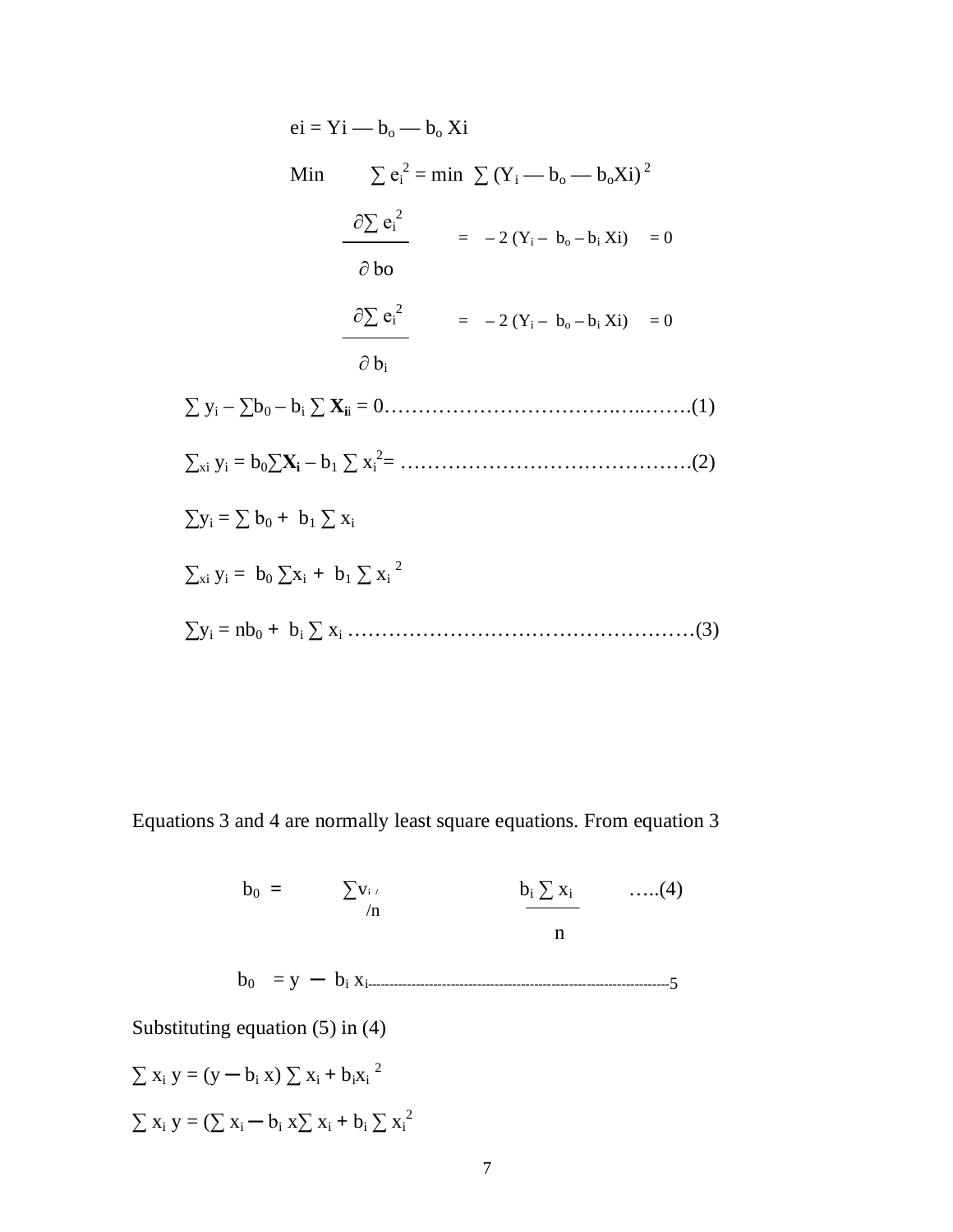$$
\sum x_i y_i - y \sum x_i
$$
  
\n
$$
b_i = \frac{}{}{}\sum x_i^2 y_i - y \sum x_i
$$
  
\n
$$
= \sum x_i y_i - \sum x_i \sum y_i / n
$$
  
\n
$$
\sum x_i = \sum x_i \sum x_i / n
$$
  
\n
$$
n \sum x_i y_i - \sum x_i y_i
$$
  
\n
$$
n \sum x_i^2 - \sum x_i^2
$$
  
\n
$$
b_i = \frac{n \sum x_i y_i}{\sum x_i^2}
$$

Example

The Table below shows the respective salaries of a father

(X) and his oldest Son (Y) of a sample of 12

| Salary of father X                               |           |  |  | 5 3 7 4 8 2 10 6 8 7 9 |  |  |
|--------------------------------------------------|-----------|--|--|------------------------|--|--|
| (1,000)                                          | 11        |  |  |                        |  |  |
| Salary of son Y (1,000)   8 6 8 5 9 6 8 5 11 7 8 |           |  |  |                        |  |  |
|                                                  | <b>10</b> |  |  |                        |  |  |
|                                                  |           |  |  |                        |  |  |

(a) Find the least square regression line of Y on X

(b) Estimate the salary of the oldest son if the salary of the father is N9,500

Solution:

| X              | Y | $\overline{\mathbf{X}^2}$ | XY |
|----------------|---|---------------------------|----|
| 5              | 8 | 25                        | 40 |
| $\overline{3}$ | 6 | 9                         | 18 |
|                | 8 | 49                        | 56 |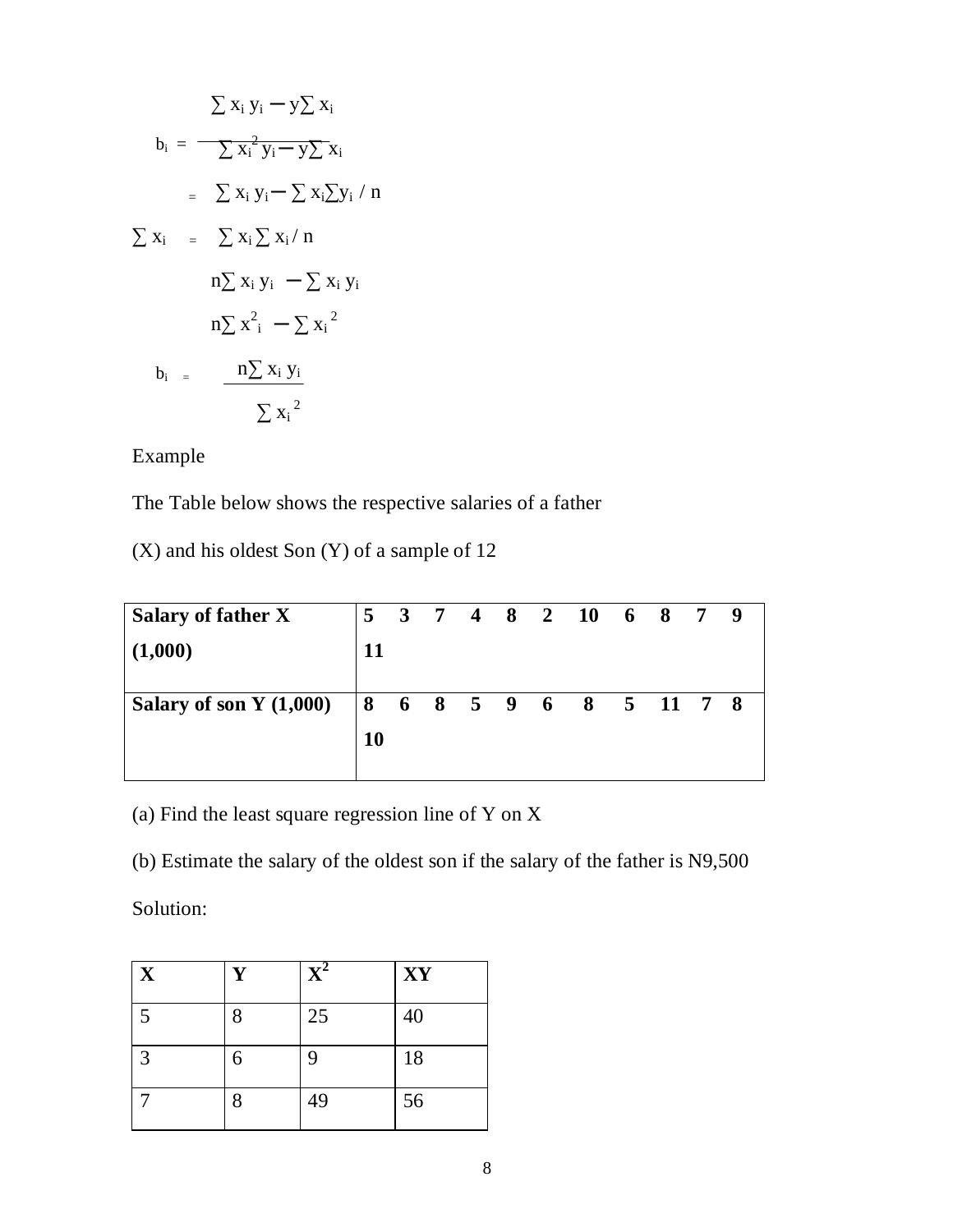| $\overline{4}$ | 5  | 16             | 20  |
|----------------|----|----------------|-----|
| 8              | 9  | 64             | 72  |
| $\overline{2}$ | 6  | $\overline{4}$ | 12  |
| 10             | 8  | 100            | 80  |
| 6              | 5  | 36             | 30  |
| 8              | 11 | 64             | 88  |
| $\overline{7}$ | 7  | 49             | 49  |
| 9              | 8  | 81             | 72  |
| 11             | 10 | 121            | 110 |

$$
\sum X = 80, \qquad \sum Y = 91, \quad \sum XY = 647, \qquad \sum X2 = 618
$$

Let the regression line of Y on X be

$$
Y\ =\ a+bX
$$

$$
B = \frac{N\sum xy - \sum X\sum Y}{N\sum X^2 - (\sum X)^2}
$$

$$
= \frac{12 \times 647 - 80 \times 91}{12 \times 618 - (80)^2}
$$

$$
= \frac{7764 - 7280}{}
$$

$$
7416-6400
$$

$$
= \frac{484}{1016}
$$

$$
= 0.4764
$$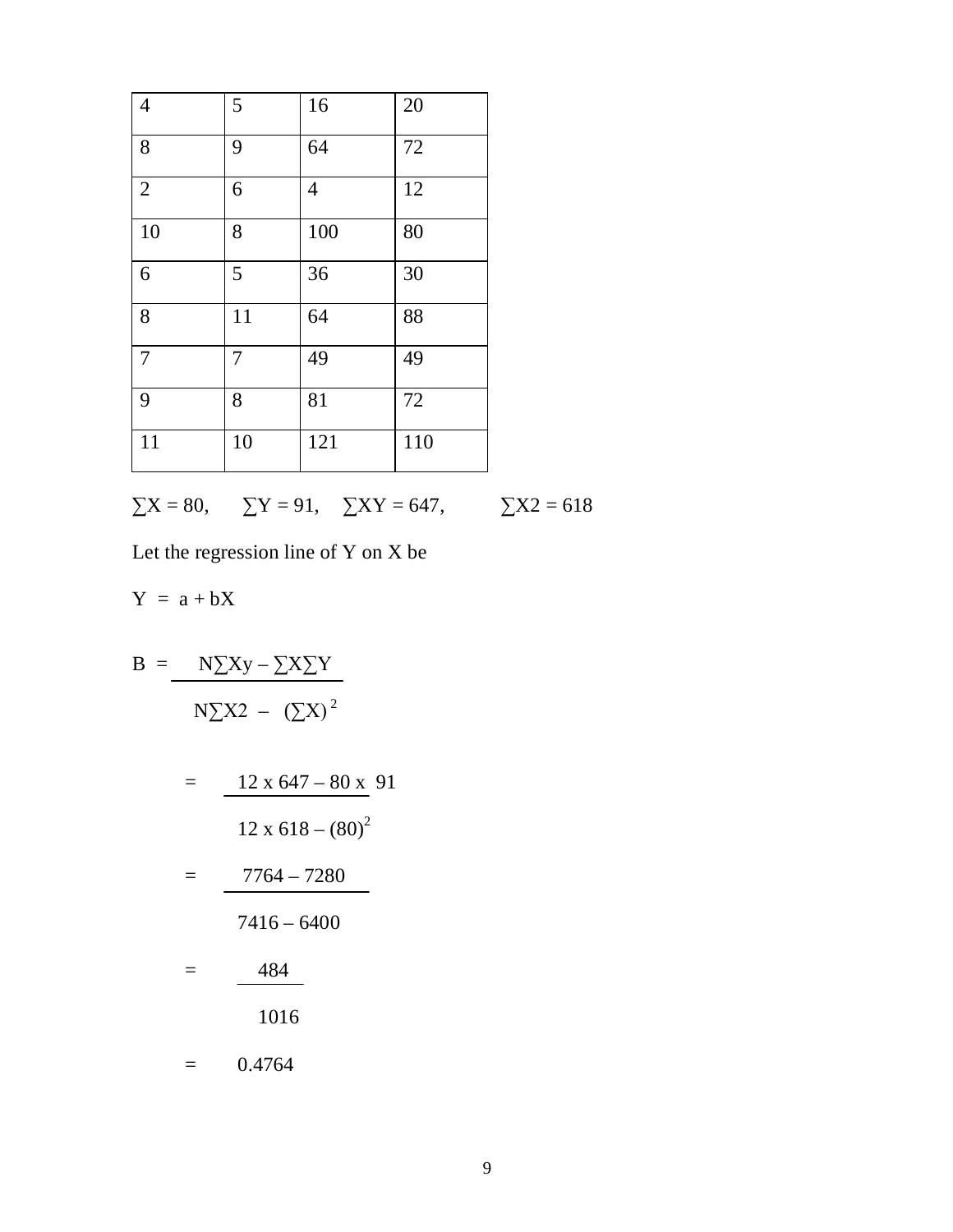a = Y - b<sub>1</sub>X  
\n= 
$$
\sum Y
$$
 - b $\sum X$   
\nN N  
\n=  $\frac{91}{12}$  =  $\frac{0.4764}{12}$  X 80  
\n= 9.5833 - 3.176  
\n= 4.4073

Substituting a and b in the equation

$$
Y = a + b_i X
$$

 $Y = 4.4073 + 0.4764X$ 

This is the required regression line.

(b). If  $X = #9,500$ , from the equation

$$
Y = 4.4073 + 0.4764X
$$

$$
=4.4073+0.4764(9520)
$$

$$
=453.20
$$

The regression line shows that there is a positive relationship between the salary of the father  $(X)$  and that of the oldest son  $(Y)$ . It further implies that if the salary of the son increases by #1, the father's salary will also increase by #0.48.

# **MULTIPLE REGRESSION**

Regression can be defined as the amount of change in the value of one variable associated with a unit change in the value of another variable. There are two types of variables involved in regression analysis. These are independent and dependent variables. Multiple regressions analysis used involves three or more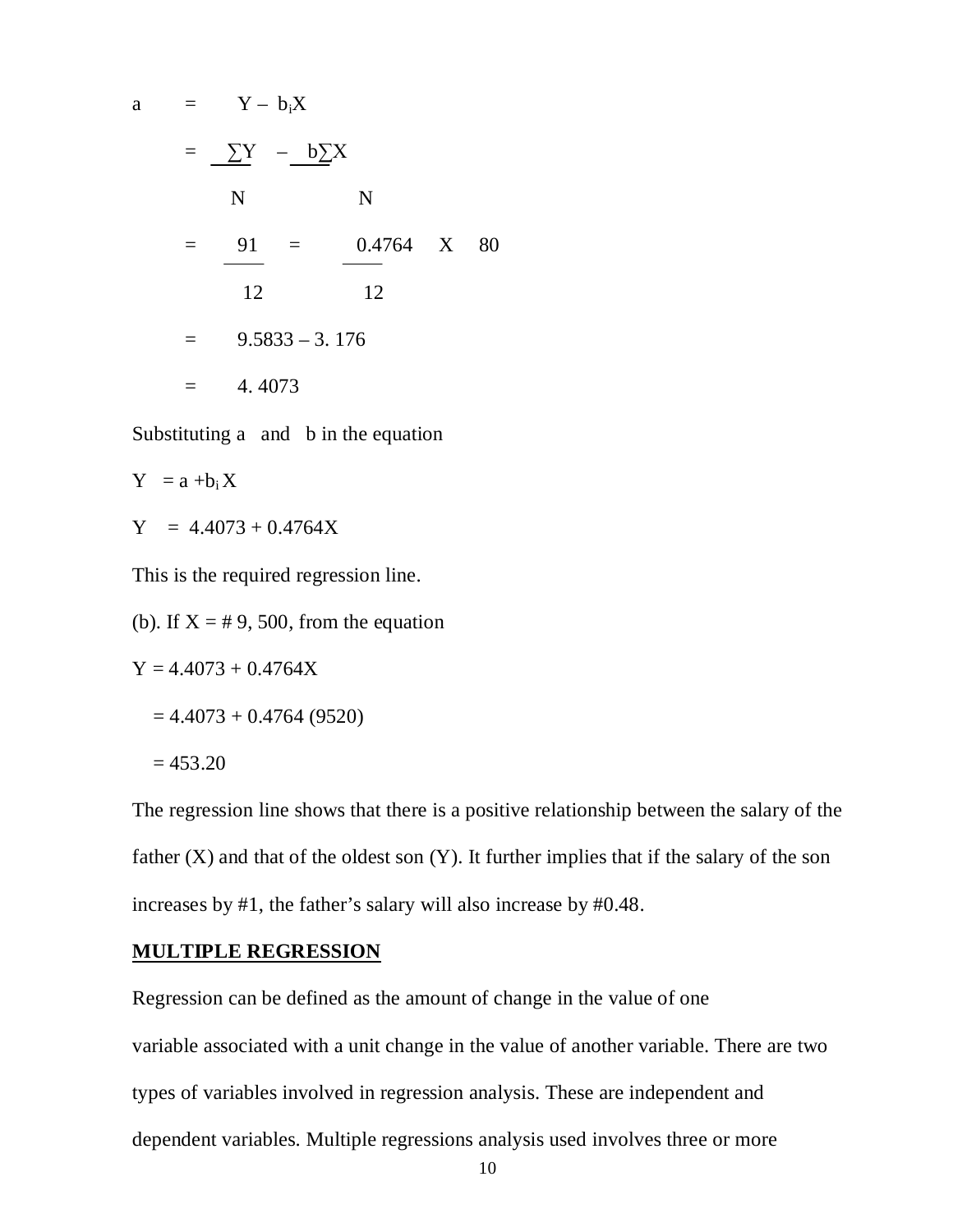variables.

Multiple regression analysis is used for testing the relationship between dependent variable, Y and two or more independent variables, Xs, and for prediction.

The variable linear regression models can be written as

 $Y = b_0 + b_1 X_1 + b_2 X_2 \dots \dots \dots \dots \dots \dots \dots \dots \dots \dots \dots \dots \dots$  equation 6

Ordinary least square parameter estimates for equation can be obtained by minimizing the sum of the square residuals

**∑**ei<sup>2</sup> = **∑** (Y – Ŷ) 2 = (Y - b<sup>o</sup> + b<sup>1</sup> X1+ b<sup>2</sup> X2) <sup>2</sup> …………………………...equation 7

The normal equations are.

$$
\sum Y = b_0 + b_1 \sum X_1 + b_2 \sum X_2
$$
  

$$
\sum X_1 Y = b_0 \sum X_1^2 + b_2 \sum X_1 X_2
$$
................. equation 8  

$$
\sum X_2 Y = b_0 \sum X_1^2 + b_1 \sum X_1 X_2 + b_2 \sum X_2
$$

In deviation for the normal equations become

$$
\sum X_1 Y = b_0 \sum X_1^2 + b_2 \sum X_1 X_2
$$
  
\n
$$
\sum X_2 Y = b_0 \sum X_2^2 + b_1 \sum X_1 X_2 + b_2 \sum X_2^2 + \cdots + a_1 \sum X_1^2 = \sum X_1^2 - \overline{n} (X^2)
$$
  
\n
$$
\sum X_1 Y = \sum X_1 Y - \overline{n} (Y^2 - \overline{n} - \overline{n} - \overline{n} - \overline{n} - \overline{n} - \overline{n} - \overline{n} - \overline{n} - \overline{n} - \overline{n} - \overline{n} - \overline{n} - \overline{n} - \overline{n} - \overline{n} - \overline{n} - \overline{n} - \overline{n} - \overline{n} - \overline{n} - \overline{n} - \overline{n} - \overline{n} - \overline{n} - \overline{n} - \overline{n} - \overline{n} - \overline{n} - \overline{n} - \overline{n} - \overline{n} - \overline{n} - \overline{n} - \overline{n} - \overline{n} - \overline{n} - \overline{n} - \overline{n} - \overline{n} - \overline{n} - \overline{n} - \overline{n} - \overline{n} - \overline{n} - \overline{n} - \overline{n} - \overline{n} - \overline{n} - \overline{n} - \overline{n} - \overline{n} - \overline{n} - \overline{n} - \overline{n} - \overline{n} - \overline{n} - \overline{n} - \overline{n} - \overline{n} - \overline{n} - \overline{n} - \overline{n} - \overline{n} - \overline{n} - \overline{n} - \overline{n} - \overline{n} - \overline{n} - \overline{n} - \overline{n} - \overline{n} - \overline{n} - \overline{n} - \overline{n} - \overline{n} - \overline{n} - \overline{n} - \overline{n} - \overline{n} - \overline{n} - \overline{n} - \overline{n} - \overline{n} - \overline{n} - \overline{n} - \overline{n} - \overline{n} - \overline{n} - \overline{n} - \overline{n} - \overline{n} - \overline{n} - \overline{n} - \overline{n} - \overline{n} - \overline{n} - \overline{n} - \overline{n} - \overline{n} - \overline{n} - \overline{n} - \overline{n} -
$$

$$
\begin{bmatrix} \sum X_1^2 & \sum X_1 X_2 \\ \sum X_1 X_2 & \sum X_2^2 \end{bmatrix} \begin{bmatrix} b_1 \\ b_2 \end{bmatrix} = \begin{bmatrix} \sum X_1 Y \\ \sum X_2 Y \end{bmatrix}
$$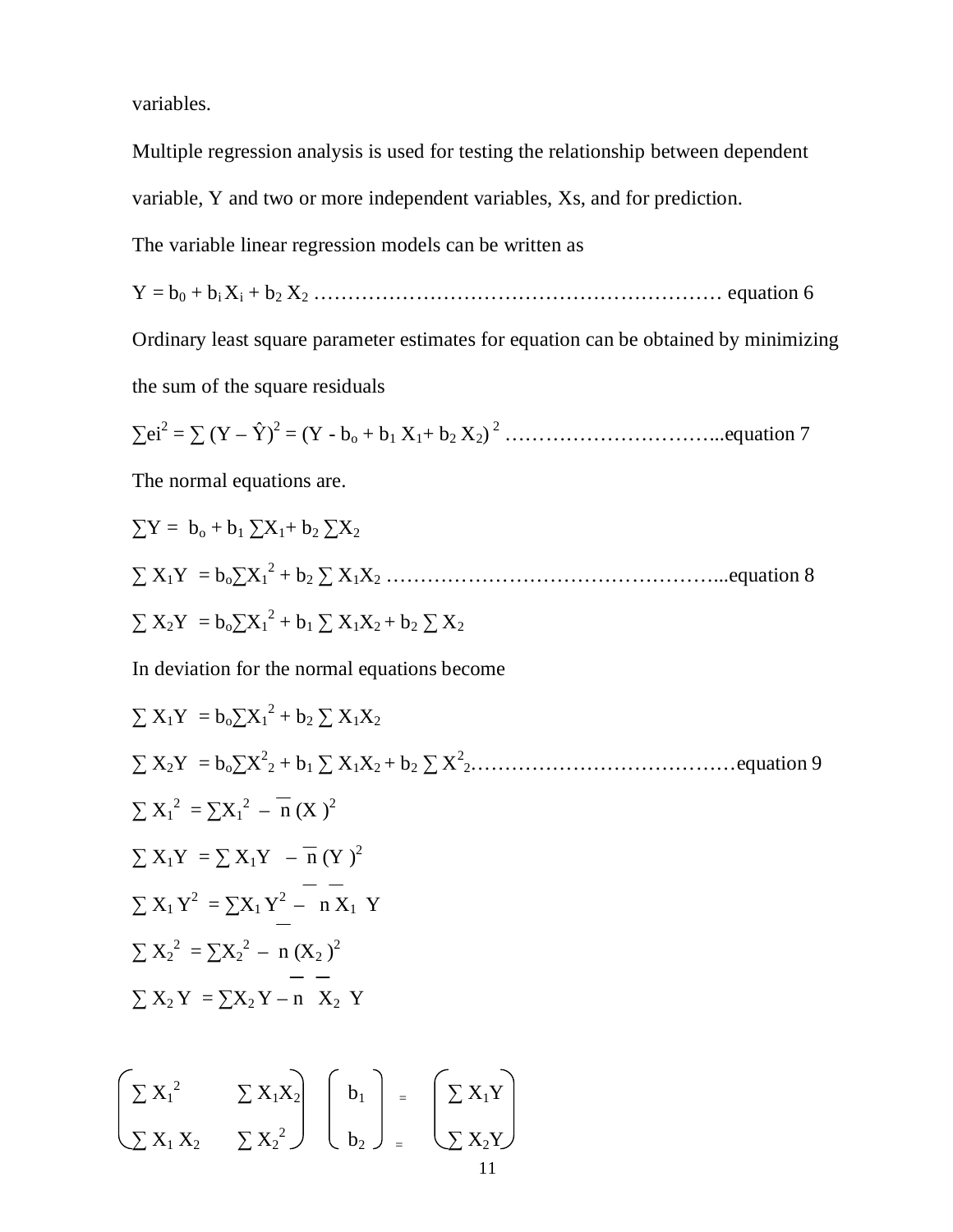$$
\begin{bmatrix} b_1 \ b_2 \end{bmatrix} = \begin{bmatrix} \sum X_1^2 & \sum X_1 X_2 \\ \sum X_1 X_2 & \sum X_1^2 \end{bmatrix}^{-1} \qquad \begin{bmatrix} \sum X_1 Y \\ \sum X_2 Y \end{bmatrix}
$$

# **Original Matrix**

$$
\begin{pmatrix}\n\Sigma X_1^2 & \Sigma X_1X_2 \\
\Sigma X_1X_2 & \Sigma X_2^2\n\end{pmatrix}
$$

# **Matrix of Minor**



# **Cofactor**

| $\sum X_2^2$   | $\sum X_1X_2$  |
|----------------|----------------|
| $\sum X_1 X_2$ | $+ \sum X_1^2$ |

# **Transpose**

$$
\begin{array}{ccc}\n\sum X_2{}^2 & -\sum X_1X_2\\
\sum X_1 X_2 & \sum X_1{}^2\n\end{array}
$$

# **Determinant**

$$
\sum \, X_1^{\; 2} X_2^{\; 2} \quad \ \ - \sum \, X_1 X_2^{\; 2}
$$

Inverse = Transpose

Determinant

$$
= \left(\frac{\sum X_2^2 - \sum X_1 X_2}{\sum X_1 X_2 \sum X_1^2}\right)
$$

$$
\sum X_1^2 X_2^2 - \sum X_1 X_2^2
$$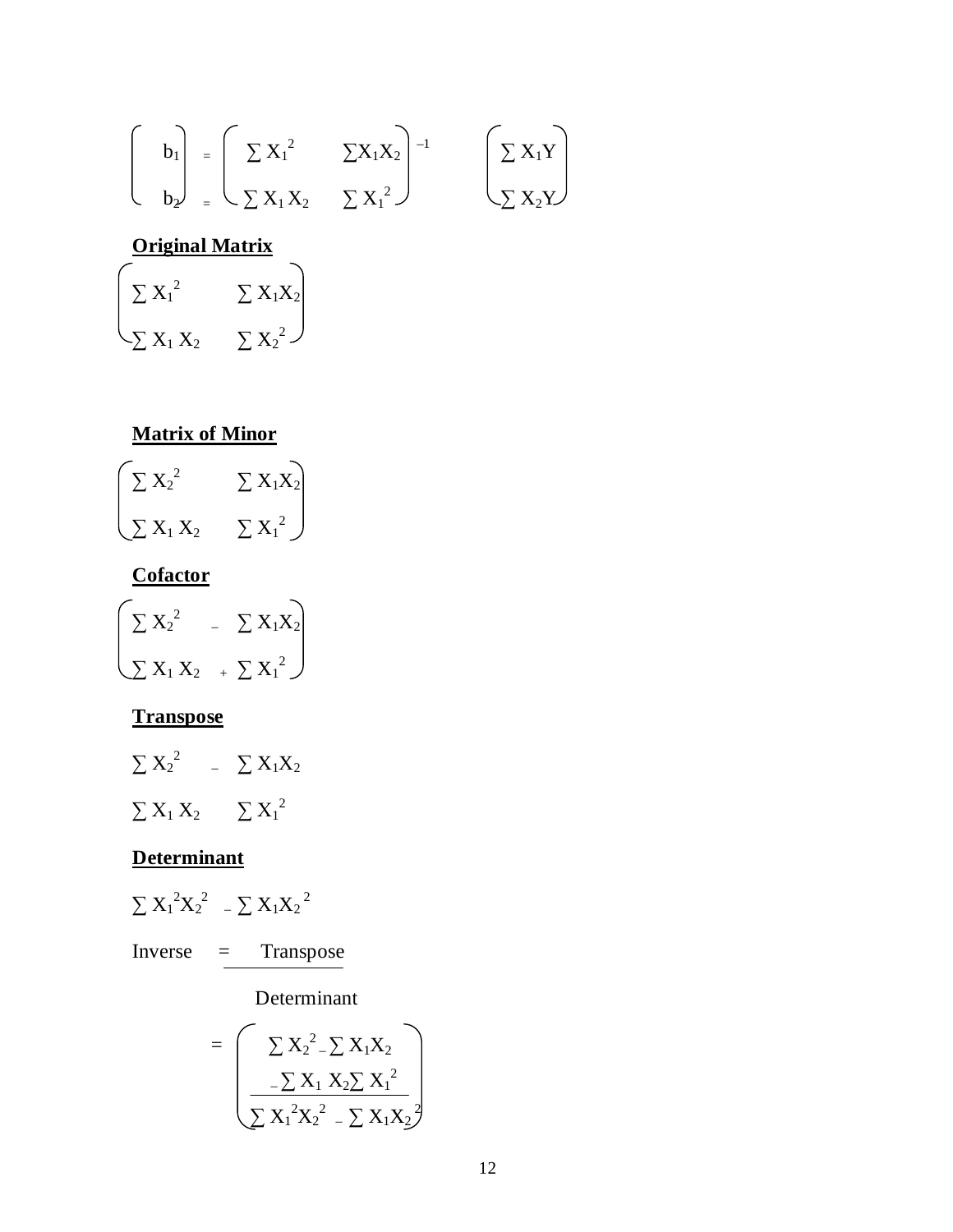b<sup>1</sup> = **∑** X<sup>2</sup> 2 – **∑** X1X2 **∑** X1Y b2 = – **∑** X1 X2 **∑** X<sup>1</sup> 2 **∑** X2Y  **∑** X<sup>1</sup> <sup>2</sup>**∑**X<sup>2</sup> 2 – (**∑**X1X2 ) 2 b<sup>1</sup> = **∑** X<sup>2</sup> <sup>2</sup> **∑** X<sup>1</sup> <sup>2</sup> Y – **∑** X<sup>1</sup> <sup>2</sup>X2 **∑** X<sup>1</sup> <sup>2</sup> Y **∑** X<sup>1</sup> <sup>2</sup>**∑** X<sup>2</sup> 2 – (X1 **∑** X<sup>2</sup> 2 ) <sup>2</sup>……………………………………. 10 b<sup>2</sup> = **∑** X2Y **∑** X<sup>1</sup> 2 – **∑** X1Y **∑** X1X<sup>2</sup> **∑** X<sup>1</sup> <sup>2</sup>**∑** X<sup>2</sup> 2 – (X1 **∑** X<sup>2</sup> 2 ) <sup>2</sup>……………11 Bo = Y – b1X1 – b<sup>2</sup> X2……………………….…12 **Variance of error term (S<sup>2</sup> )** = ∑ e<sup>2</sup> = **∑** Y 2 – ( bo(**∑** Y + b1**∑** X1 Y + b2**∑** X2 Y) n – k n – k ..13

Where  $S^2$  = Variance of error n = Sample Size  $K = No$  of parameters

 $S^2$ 

# **Variance of coefficients**

2 (X<sup>1</sup>X ) –1 Var b<sup>1</sup> = S b2 <sup>2</sup>**∑**X<sup>2</sup> <sup>2</sup>X **∑**X1X <sup>2</sup> –1 Var b<sup>1</sup> = S 2 b2 **∑**X1X <sup>2</sup> **∑** X<sup>1</sup> ………………..…………….equation 14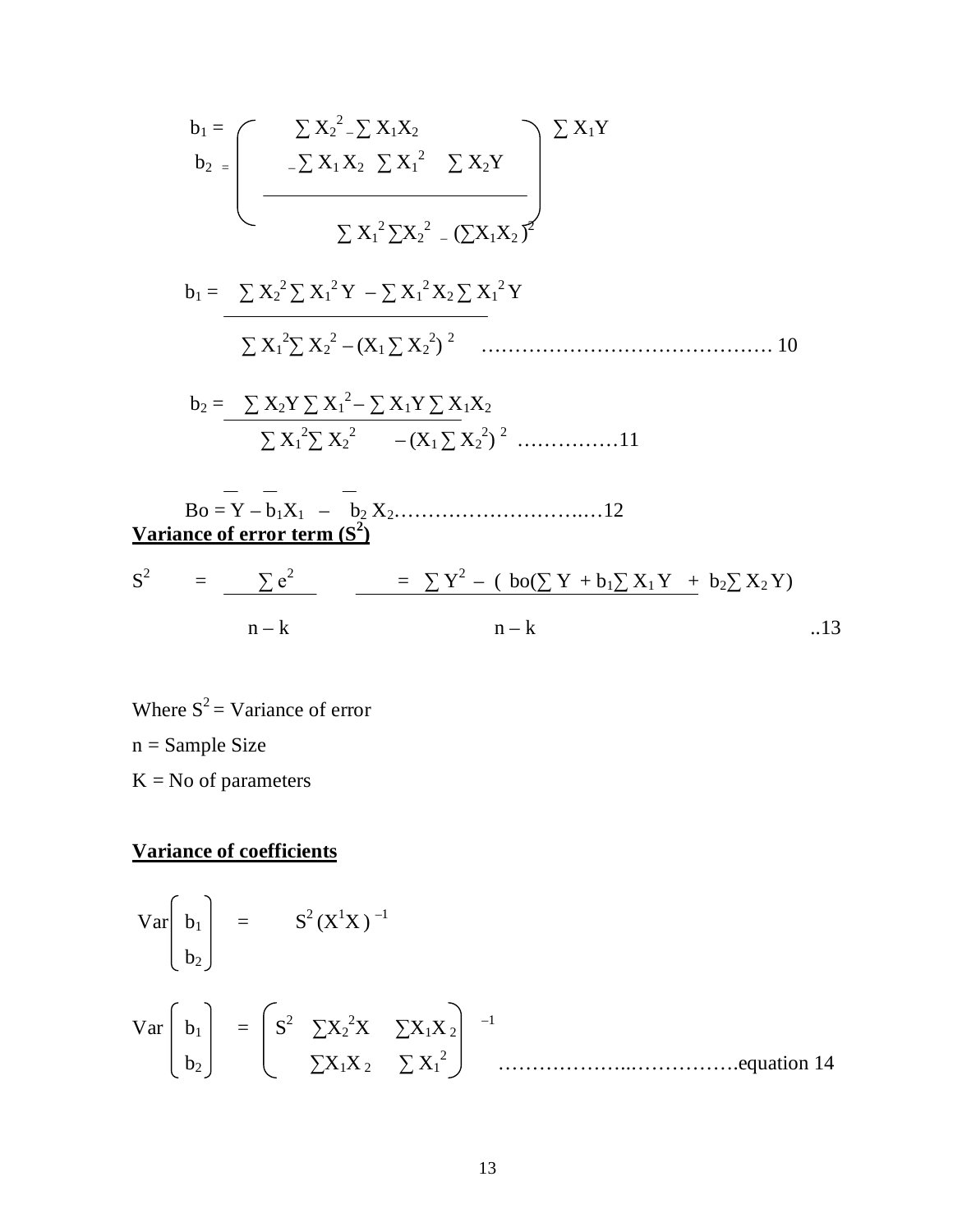The variances of b1 and b2 are found in the principal diagonal of the matrix starting with var(bi) in the upper left corner and ending with var(b2) in the lower right corner

Therefore  
\n
$$
Var(bi) = S^{2} \left( \frac{\sum X_{2}^{2}}{\sum X_{1}^{2}X_{2}^{2} - \sum X_{1}X_{2}^{2}} \right)
$$
\n................. equation 15

Var(b2) = 
$$
S^2 \left( \frac{\sum X_1^2}{\sum X_1^2 X_2^2 - (\sum X_1 X_2)^2} \right)
$$
................. equation 16

# **Coefficient of determination (R<sup>2</sup> )**

This is used t measure how well the estimated regression equation fits the observed data on X and Y. The coefficient measures the "goodness of fit"

$$
R^{2} = \frac{SSR}{SST} = b^{1}X^{1}Y = nY^{2}
$$
  
SST 
$$
Y^{1}Y = nY^{2}
$$

### **Adjusted Coefficient of determination (R2)**

$$
R^{2} = \left(1 - (1 - R^{2})\right) \frac{n-1}{n-k}
$$

# **PROBLEMS OF SINGLE EQUATION REGRESSION MODEL**

1. Autocorrelation: The problems are arises when the assumption that error are independently fails to hold.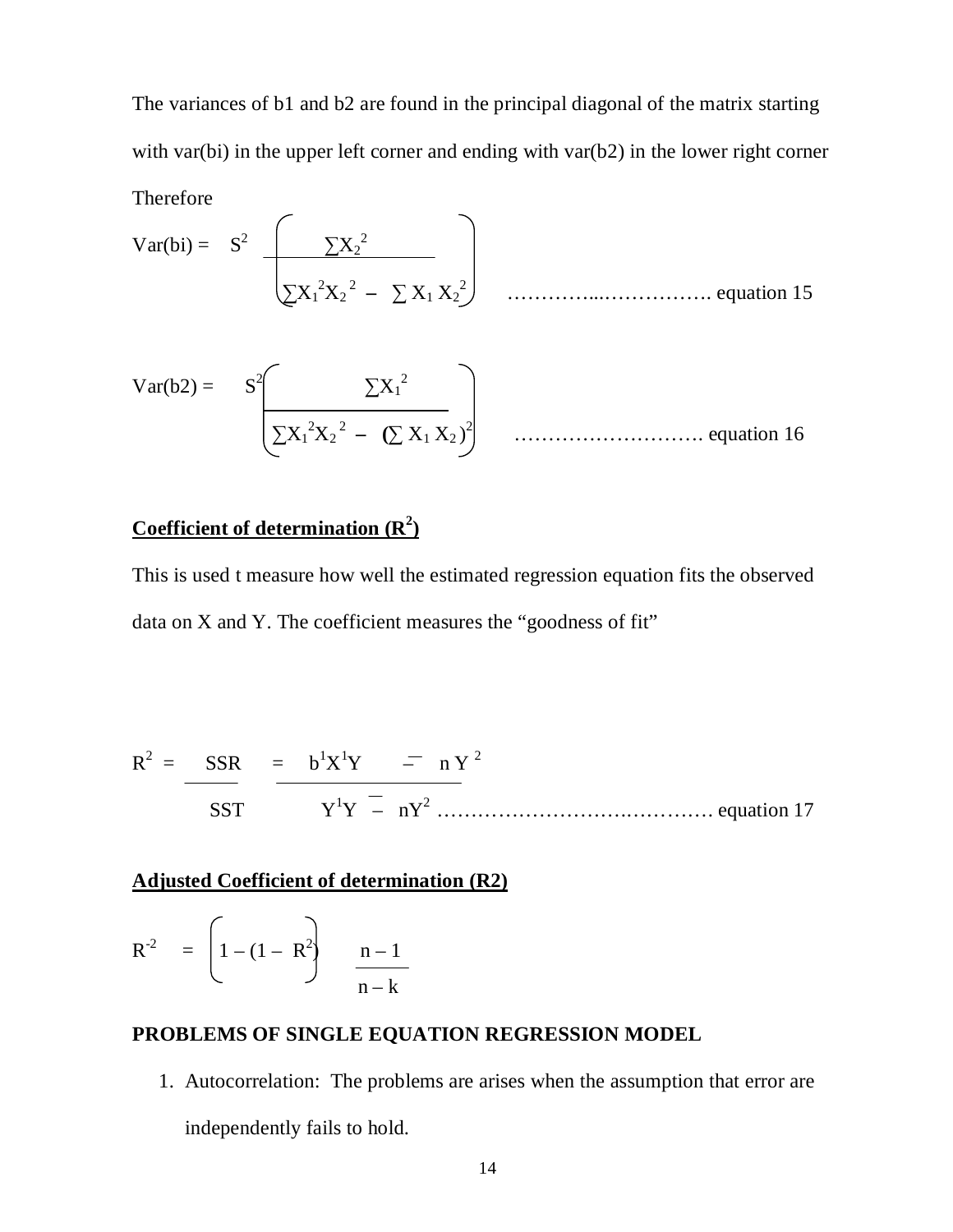$$
Cov(\ e_i, e_j) = 0
$$

The first order autocorrelation can be obtained from simple residual error as:

$$
et = \beta e_t - 1 + v_t
$$

Where:

 $β = Auto residual error$ 

 $e_t$  = Autocorrelation coefficient

 $v_t$  = Random autocorrelation error.

### **TYPES OF AUTOCORRELATION**

- 1. 1st Order
- 2. 2nd Order
- 3. Higher Order.

# **CAUSES OF AUTOCORRELATION**

- 1. Omission of important variable
- 2. Misspecification of function
- 3. Nature of economic data

### **EFFECT OF AUTOCORRELATION**

- 1. Large standard error
- 2. Universal estimators
- 3. Ordinary Least Square becomes inefficient.

### **DEFECTION OF AUTOCORRELATION**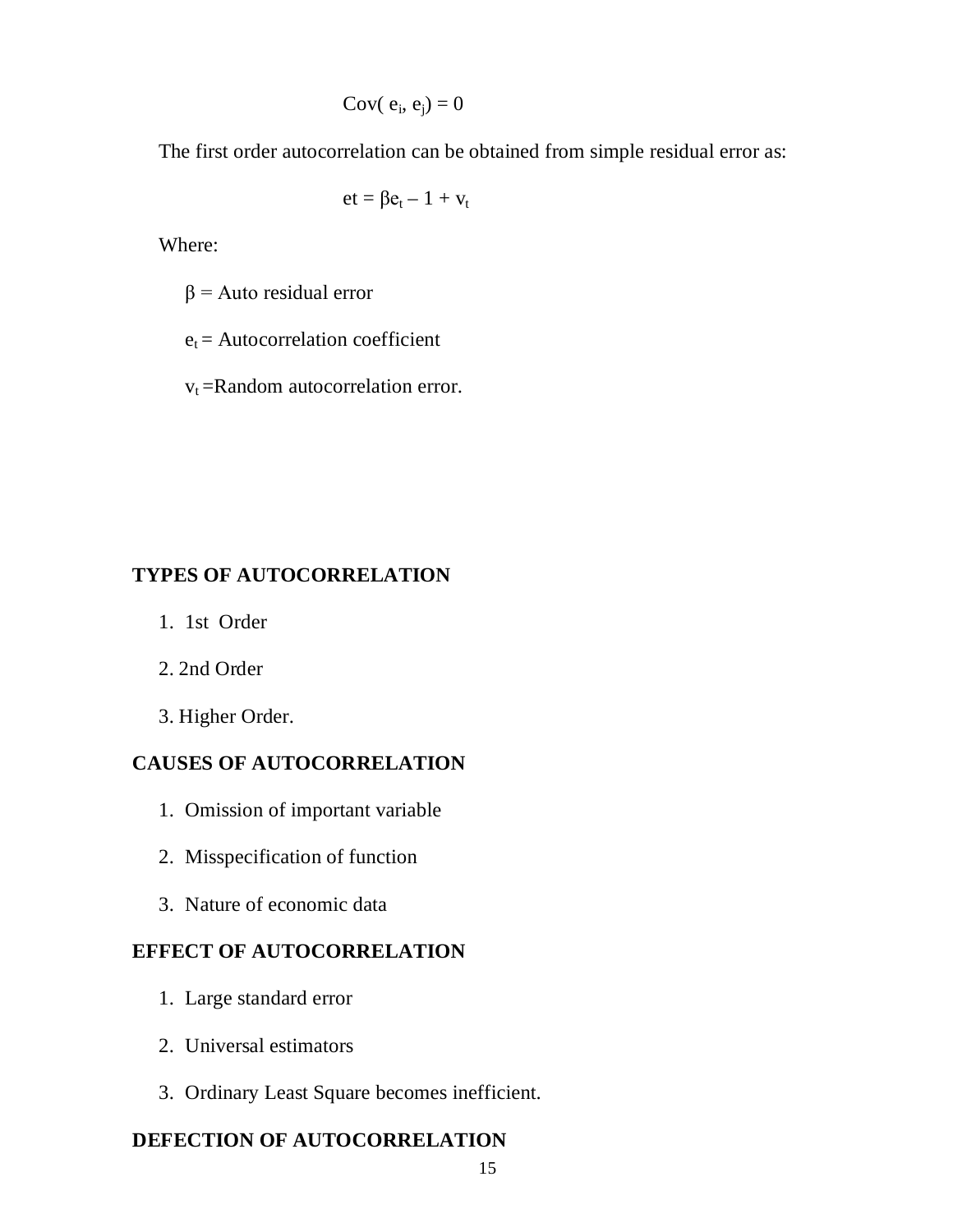- 1. Use of scattered diagram
- 2. Trial estimation of autocorrelation equation by testing the significance of the autocorrelation coefficient.
- 3. Use of Durbin Watson Statistics.

### **MULTICOLLINEARITY**

One of the basic assumptions of ordinary Least Square is that explanatory variables are independent. The violation of this assumption causes multicollinearity.

 $E (X_i X_j) = 0$ 

#### **SOURCES**

- 1. Small Sample Size
- 2. Nature of economic data
- 3. Incorporation of lagged independent variable

#### **EFFECTS**

- 1. Large standard error
- 2. Unbiased value of regression coefficient**.**

### **METHODS OF DETECTION**

- 1. Klein's rule
- 2. Beaton and Glamber method
- 3. Fairrar-Glauber Test
- 4. Uses of coefficient of determination  $(R^2)$
- 5. Use of Statistics

### **HETEROSCEDASTICITY**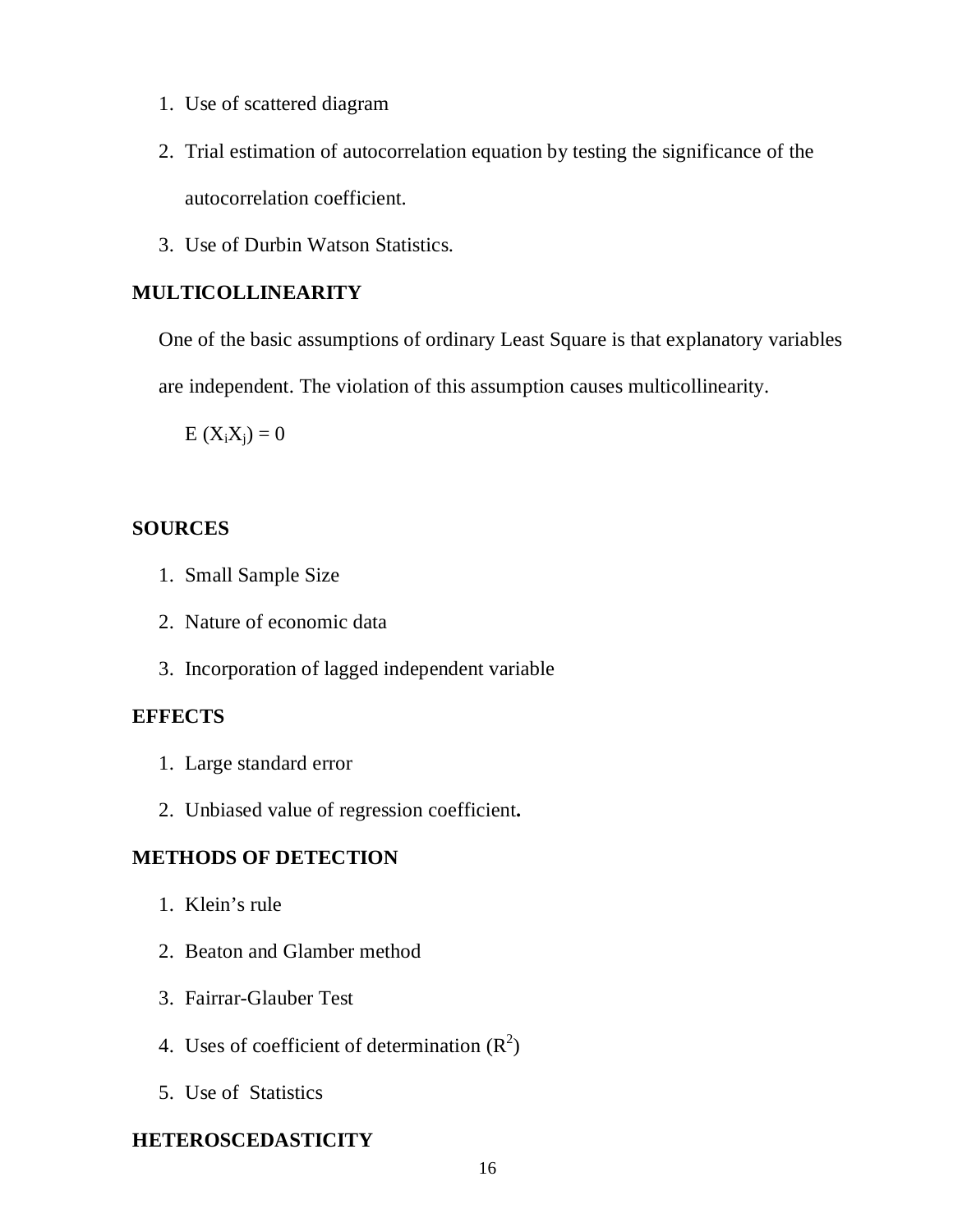Heteroscedasticity occurs when the assumption of a mean value and a constant variance of the Ordinary Least Square fail to hold. When the assumption holds there is Heteroscedasticity. The problem of Heteroscedasticity is more common with cross sectional data than with time series data.

### **CAUSES**

1. Use of Heteroscedasticity Samples

## **CONSEQUENCES**

- 1. Regression parameters estimates are unbiased
- 2. Large variance of parameter estimate
- 3. Inefficient predicted estimates of the Least Square.

## **CORRECTIONS**

- 1. Weighed regression method
- 2. Use inverse Least Square Method
- 3. Method of instrumental variance

## **STEPS IN ECOMOMETRIC STUDY**

- 1. Selection of variable
- 2. Construction of mathematical model
- 3. Data collection viz: Cross sectional and pooled data.

## **CRITERIA OF EVALUATING ECONOMETRIC DATA**

- 1. Economic criterion
- 2. Statistical criterion
- 3. Econometric criterion.

## **FUNCTIONAL FORMS**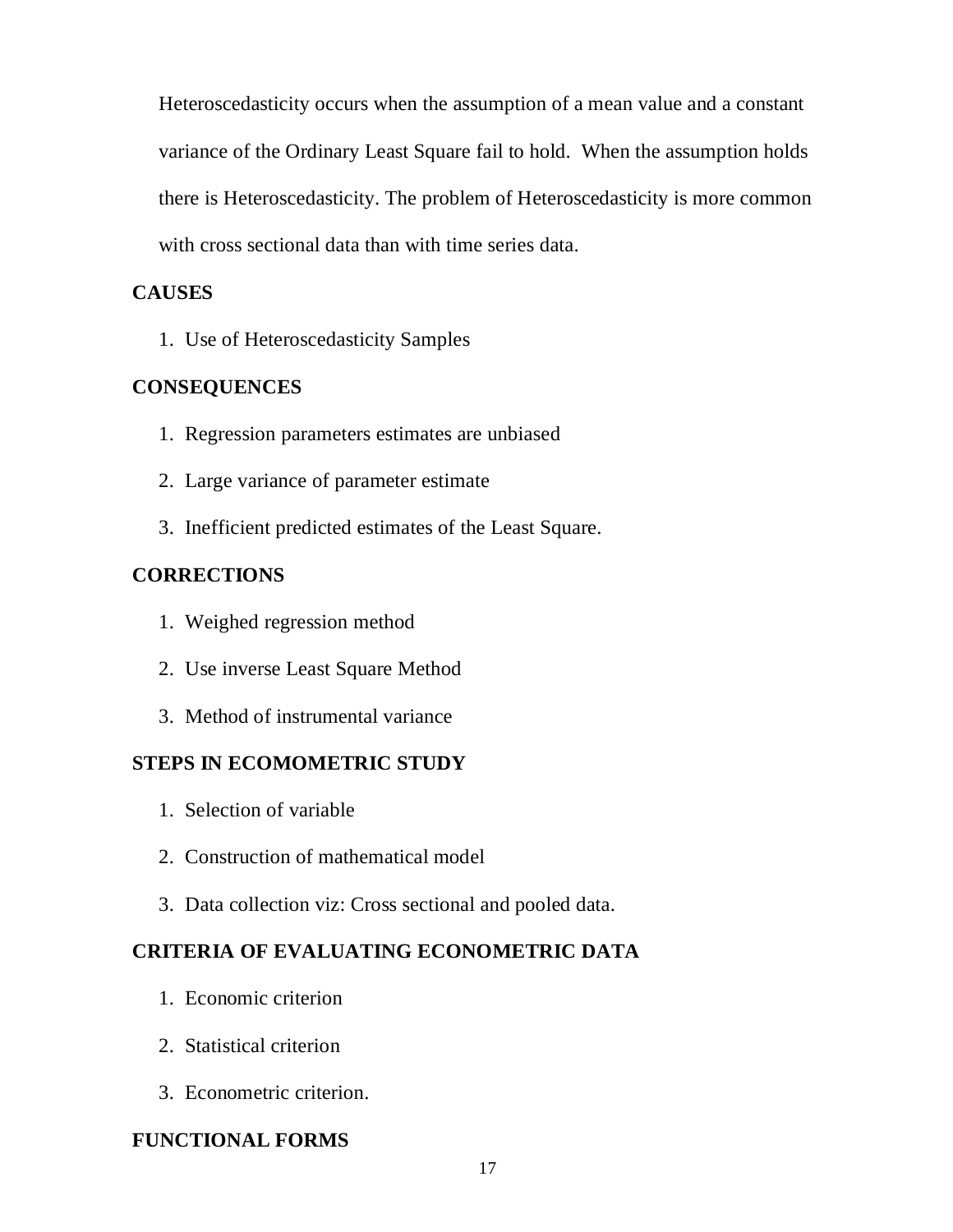1. Quadratic function

$$
Y = b_o + b_i X_i + b_2 X_i^2 + b_3 X_3 + b_4 X_2^2
$$

Used for production and cost equations

2. Hyperbolic functions

$$
Y=\,b_o+\;\;b_1\frac{1}{X_1}\quad \ \, +\,\frac{1}{b_{Z_2}^2}
$$

It is an isoquant equation.

3. Reciprocal function

1 b<sup>o</sup> + biXi + b2X<sup>2</sup> Y =

It is an isoquant equation

4. Square root function

 $Y = b_1 X^{\frac{1}{2}} - b_2 X_2^{\frac{1}{2}}$ 

Used for production and demand equation

5. Logarithm function

In  $Y = Inb<sub>o</sub>X + bi In X<sub>i</sub> + b<sub>2</sub> In X<sub>2</sub>$ 

It is used for production function.

The regression coefficients reports represent elasticity coefficient s when the sum of

the coefficient is  $> 1$ , it implies decreasing return to scale.

When the sum of the coefficient  $= 1$ , it implies constant return to scale.

6. Semi logarithmic function

$$
E^Y = \mathbf{bo} X_i^{\text{bi}} X_2^{\text{b2}}
$$

Used for cost and supply equation

7. Exponential function